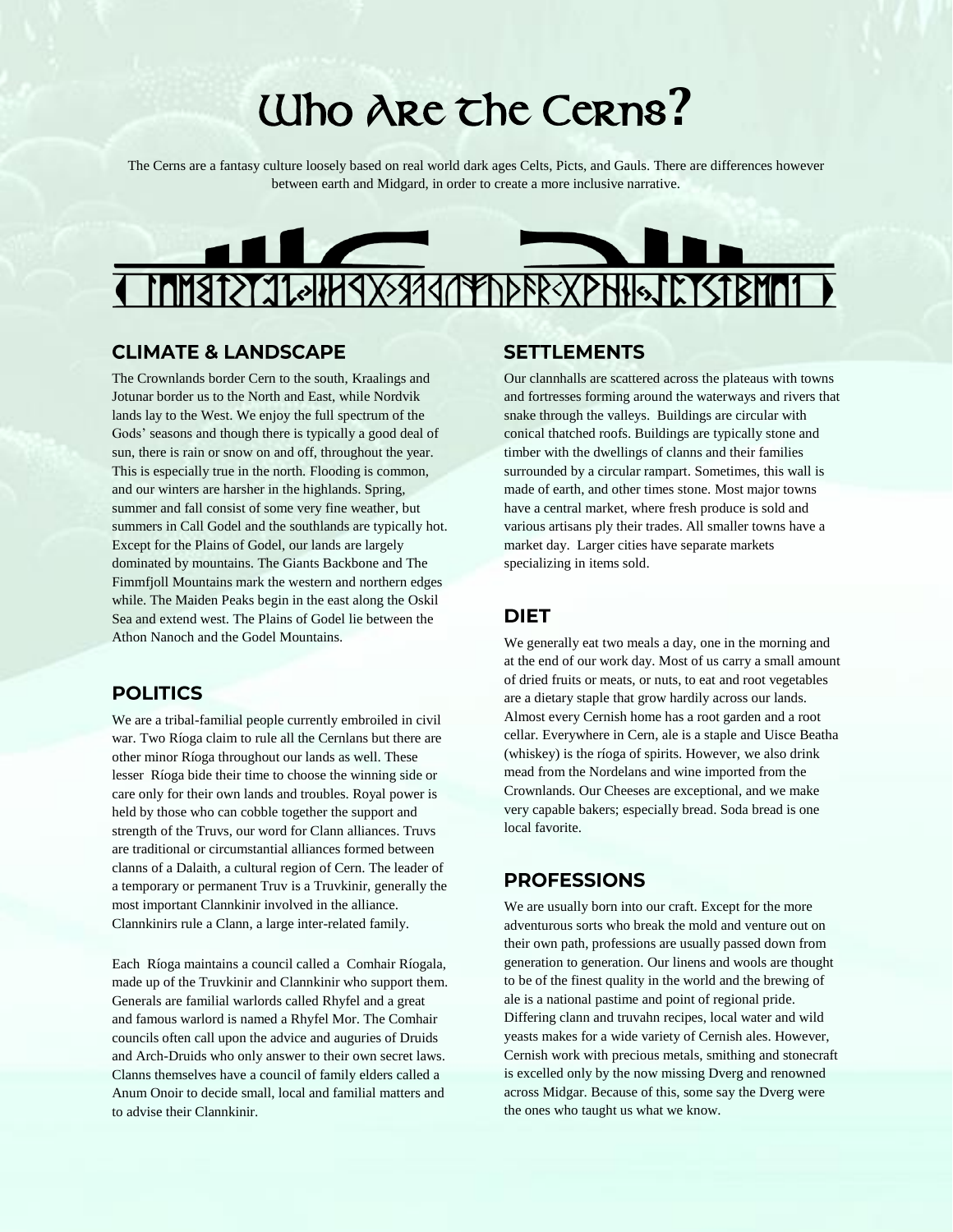# **COMMUNICATION**

Though we have become accustomed to the tradition of "shaking hands", we traditionally greet each other with the right hand over the heart and any number of warm greetings. It is said that we are slow to trust outsiders and newcomers but once we invite you into our homes, or friendship we are warm, generous and loyal. We aren't prone to garish displays of giving, and prefer actions over materialism to show commitment. Our authority figures are typically approachable, since most everyone knows one another, and a leader is often measured by the Duain or common folk.

#### **HISTORY**

We migrated to the Nordlands over a millennia ago and settled in the lands we know as Call Godel. There we met the Nordvik, with whom we traded and eventually became good neighbors. Cern prospered and grew in the centuries that followed. Expansion brought us into contact with Trolls for the first time and led to the settlement of Bal Monadh, the future seat of power for the Cern nation. Five hundred years ago, this expansion led to war between King Balorrech of the Fimr Troll and all of Cern. After years of conflict Rioga Carodoc slew Balorrech and routed the trollish forces, but at the cost of his own life. However, the Fimr came again not two centuries later augmented by Thursars and Skogetrolls, led by King Balorann the Conqueror. Our ancestors were crushed, and only the Tuadlech Forest was left alone.

We were enslaved and Balorann married into one of the few clanns that bowed willingly. "Traitor Clans" followed lead and Intermarried with the Fimr, their offspring called Trolsir or Fimrish. The rest of us were slaves, living in squalor and dying in the thousands while the Fimr pillaged and extorted those who remained alive. Balorann was eventually poisoned and perished, though no culprit was found. Balodann, his heir set about changing at the facade of rule in Cern. Rather than "king", Balodann was coronated as Ríoga and his court filled with Fimrish descendants of the traitor clans. He "freed" the Cerns in name, but, compelled submission via proxy "clanns" led by Fimrish. Life remained brutal, but docile clanns were allowed to return to their lands. The Fimrish interbred with our people and spread throughout the Cernlans, especially in Bal Monadh. Over time they assimilated and some Fimrish became more Cernish than not.

However, a number of failed rebellions sprung up over some 300 years of Fimrish rule, with the long resisting clanns in Dalriag and Druim Godel plotting a large scale rebellion for years. Denied weapons by Bal Monadh, they smuggled weapons and forged them in secret. This alliance revolved around the clanns of the Amarach, clanns that trace their heritage to Cernlan's earliest days. Some of the rebellions key supporters like the Ceannard's can even trace their lines to Ríoga Caradoc. Last year, in 813, the rebellion has erupted once again. The first weeks of the conflict were bloody and tragic for Fimrish and loyalist

clanns serving Ríoga Balodann, his forces dispersed and Ill prepared. The highland clanns, insular and distrustful, flocked down to join the fight. The rebellion swelled with success and hope. But after a few victories over small forces left to deny them forts and crossings the impetus of the rebellion began to falter as old Clann divisions sprang up. The marshaled host of Rioga Balodann, now concentrated, forced the rebels to give ground, hounding them and pinning them against the banks of the Loch Ríogala Mòr. Forced into a pitched battle the rebel army was shattered by the superior discipline and strength of the Fimrish and Balodann's Trolsirs. Many a brave Cern died that day, at the Battle of Loch Mòr, on both sides. Capitalizing on his victory Balodann divided his army to chase down the remaining rebels, to plunder their undefended homes and bring the Cernlans to heel.

It was in this moment that a conspiracy amongst his own warlords came to fruition and the Fimrish clanns turned on each other as warlord after warlord tried to overthrow Balodann and seize the throne. The rebels, and those Cern clanns that held back, cautious or cunning, from committing their forces now struggled with each other to claim the few remaining regions left unspoiled by war. Open warfare has devastated the Cernlans and many flee to the Nordelans to seek a new home or allies to help them reclaim their own. No true king exists to unite the people, the clanns are shattered and hope, for now, is lost.

#### **TRADITIONS**

**Hard Workers**- Hard, honest work is considered the righteous route towards success and prosperity.

**Music Is Important-** Song and celebration is infused into much of what we do, with the last day of each week used to unwind and enjoy culture and community.

**We Enjoy Poetry**- An important form of bardic poetry is the "triad," a series of three thoughts that are connected by a common theme and are meant to be thought provoking.

**Do Not Waste-** All parts of slaughtered animals are used in some way. If proper rites have been observed, parts of the animal containing traces of the animal's spirit may be used in ritual.

**Family is Everything-** Unless one has been declared an outcast, a family or clann member in need has every reason to expect that their kinfolk will answer their call for help.

**Family Can Be Chosen-** Blood ties are established by birth, marriage, and clann-adoption. Marriage and clannadoptions involve blood rituals. Lineage is determined through the mother's line.

**Non-Binary Gender Roles-** Everybody serves the needs of the clann as their skills, inclinations and the Gods dictate. As such, no roles, no titles, and not even day to day language, in Cern reflects an inclination to be gender specific. (Just Druid, rather than Druid & Druidess.)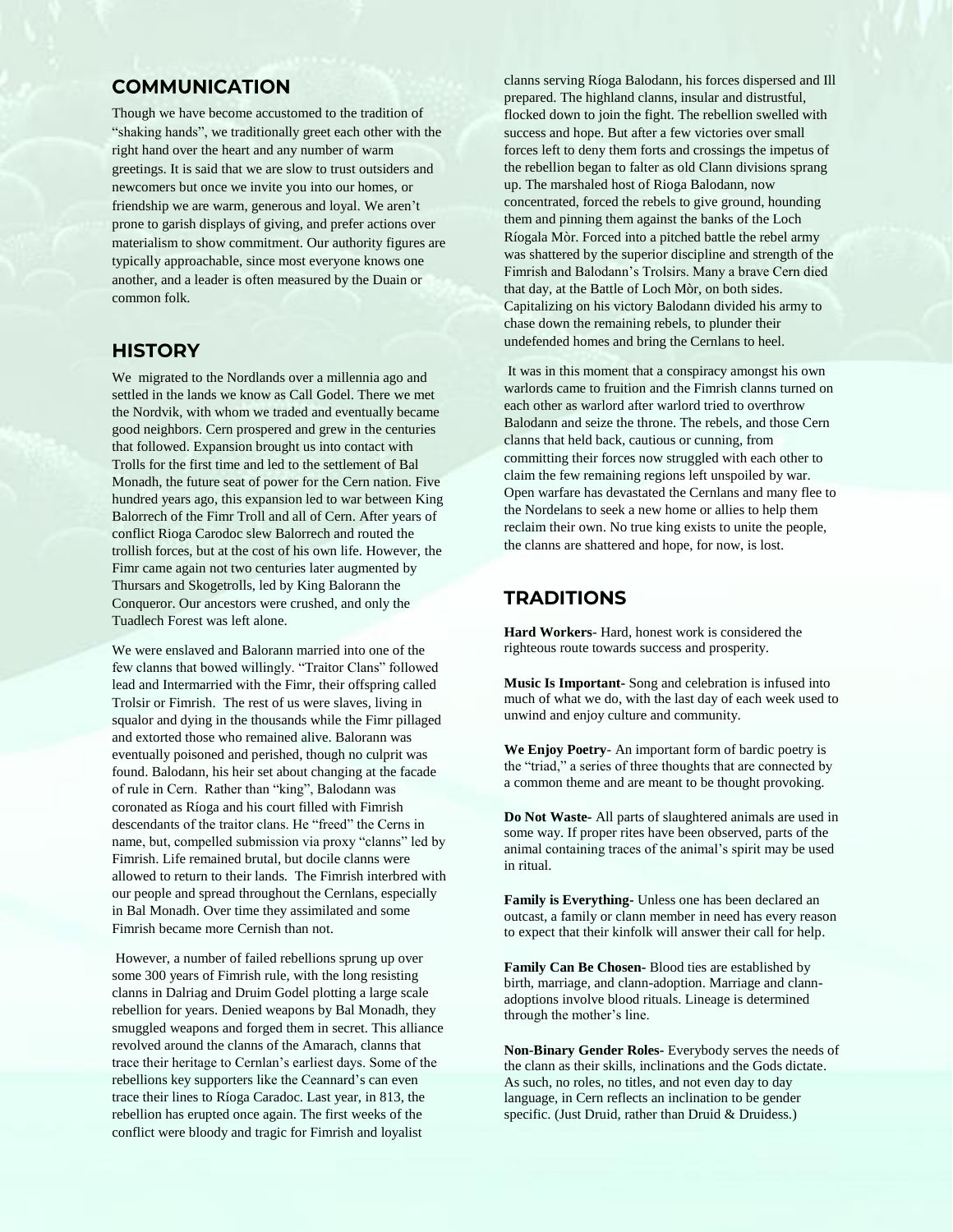## **SUPERSTITIONS**

**Give Offerings**- It is common for us to keep a candle or a small food offering in a window just inside the entrance of a home as an invitation to the spirits of our ancestors.

**Felling Trees**- With the spirits, gods and Jotunar to fear, we do not cut down trees arbitrarily. We prefer to use deadfall, and if compelled to fell a living tree, prayers of regret and gratitude are a must. In many cases, a druid is called upon, to sanction the act.

**Fear The Undead-** With the exception of our own burial grounds, we are reticent to enter into graveyards, cairns, crypts, etc.; out of fear, that in offending the Ancestors of others, we could bring misfortune upon our own.

**The Number Three Is Sacred-** Three is a sacred number. Natural happenings in sets of threes, such as sightings of three ravens together, births of triplets, or plants whose berries grow in clusters of three, are considered imbued

**MST.** 

with sacred energy and can be interpreted as omens of good or ill fortune.

**Salt Has Power-** Salt is regarded as a magic barrier and is spread around the borders of ritual spaces and across thresholds of homes.

**Magic Circles-** Within ritual spaces, once a working circle has been declared/cast, those within are bade stay through the end of the ritual lest the circle is broken, and no uninvited presences may intervene.

**Spare A Drop-** We never drink spirits without "sparing a drop" for the ancestors. Every round of drinking begins with a toast, even when drinking alone.

**ENDRESSPHINLYSTE** 

# **THE CERNISH RELIGION**

**We Worship the Three-** Nearly every Cern worships The Three, Alastrine, Aengus, and Eithne. We are grateful for and love them, yet one should always fear falling out of their favor. History says this can and will happen.

**Cern is a Blessing-** Though The Three oversee all peoples, we are their chosen people and Cern itself is a blessing bestowed upon us.

**Worship Your Ancestors-** It is every Cerns duty to worship our ancestors, and sometimes we even attribute them godlike powers.

**Spirits In All Things-** We are animists who believe that spirits inhabit animals, plants, and even objects. None are sacrificed wantonly.

**We Have Many Shrines-** Shrines, holy sites, and outdoor areas of worship dot the landscape. These places of power serve as a meeting locale for Cerns, and many house druids year round. While we are tolerant of others' beliefs, we are violently protective of any threat to these places

**Oathbreakers-** Typically oaths involve swearing before The Three, and to break an oath draws their ire and is a stain on ones character.

**Beware The Traitor Clans-** There are some, particularly among the "traitor" clanns that secretly believe the Jotunar are the first children of The Three; not the Cernish.

**Beware The Invaders-** Juvite missionaries have been active in the Cernlans for the past century. A growing minority of Cerns, particularly in Call Godel, have converted to Juvenism. While strict Juvite teaching prohibits pagan worship, the most successful sects in the Nordelans are tolerant of "household gods". Tolerant of other religious beliefs, so far the Druids have not acted in response except to condemn and oppose forced conversions, by the militant Order of the Sun.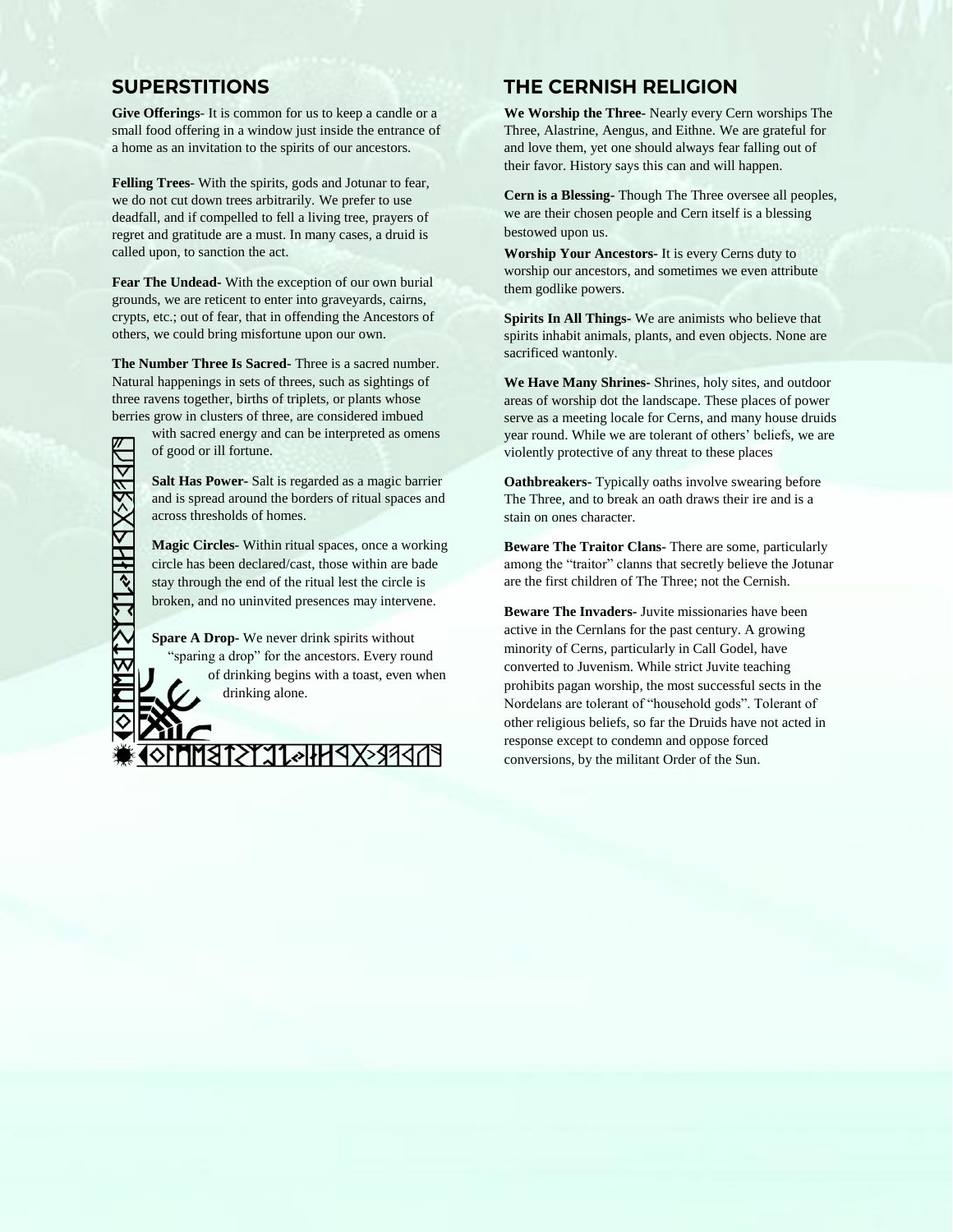# Cernish Backgrounds

#### **AVAILABLE BACKGROUNDS**

Conquered over 300 years ago by the Fimr and ruled by the Fimrish since then, Cern is currently in a state of rebellion. There are several backgrounds that one can choose from, whether it is being a stalwart rebel, a member of the broken clans, a refugee, or even serve the Druids of the Three.



## **THE REBEL**

You rose up along side Rioga Ludovic Ceannard and fought against your oppressors to reclaim the Cernlans from the Fimrish and crown a new, true Rioga. But, just as victory was within sight, the rebellion was crushed in the Battle of Loch Mor, and your kith scattered or killed. You have journeyed to the Nordelans to recover, to gather your strength and make allies in the hopes of raising your arms in defiance again someday. Your symbol is the stag sillouetted by the moon and hope is not yet lost.

# Suggested Roleplay**:**

- ❖ **Scars, battleworn equipment and trophies of war.**
- ❖ **A distrust or hatred of Jotunar and Fimrish** *and or* **of Balodann and his warlords.**
- ❖ **Loyalty to the idea of a true Rioga!**

FAMOUS REBELS: Rioga-in-Exile Ludovic Ceannard, Rhyfel Bowdyn Ceannard, Saorise "Birdcathtcer" Ceannard, Cannfort Faeleen Troll-Born.

#### **REBEL FACTIONS**

**The Amarach**- The alliance that revolved around the clanns of the Amarach, or clanns that trace their heritage to Cernland's earliest days was instrumental in forming the backbone of the rebellion. Some rebels, like the Ceannard's, trace their lines to Ríoga Caradoc and Cern's ancient heroes. Weapon smiths and smugglers, they are prepared to take their rightful home back by force. The Amarach still have shelter in the Dalaith Dalriag but are otherwise on the run.

**Former Loyalists**- Some of Balodann's greatest war leaders turned on him at the last moment, betting on the alliance and perhaps even some aimed for the seat of power itself. Their bids crushed, they find themselves amongst the rebels, looking for either atonement or perhaps simply biding their time. This group is likely to have Fimrish in its ranks.

#### **THE BROKEN**

Your land was despoiled and your home destroyed. Trolls, Kraalings, Crownlanders, Vaesten, Nordvik, Fimrish and Rebels all fight and struggle churning the Cernlans to blood and rubble. Forced, by hunger and desperation, you turned to banditry and robbery. You have survived by your wits and this has made you hardened. You don't dare dream of finding a home again one day.

# Suggested Roleplay**:**

- ❖ **Be suspicious of those outside your band, others always have desires, make sure your own are served as well.**
- ❖ **Choose which Culture, in particular, destroyed your home or killed your family it could be nearly anyone! You have a vendetta against them and their kind that will only be overcome by a great act of kindness or generosity.**
- ❖ **Poor or dirty clothing and equipment, or that which is secretly stolen or won with murder and theft.**

#### **THEY DESTROYED YOUR LIFE**

**Your home was burnt and your family killed or carried off by one of the following:**

**Nordvik Reavers** from the West.

**Crownlander Invaders** from the South.

**Vaesten Riders** from the East, cruel and merciless.

**Troll Pillagers** from the Mountains**.**

**Fimrish Soldiers & Former Loyalists** from Bal Monadh. **Rebel Warriors** from the Highlands, fueling their desperate and ultimately doomed war efforts.

**Kraaling Raiders** from the Eirwood.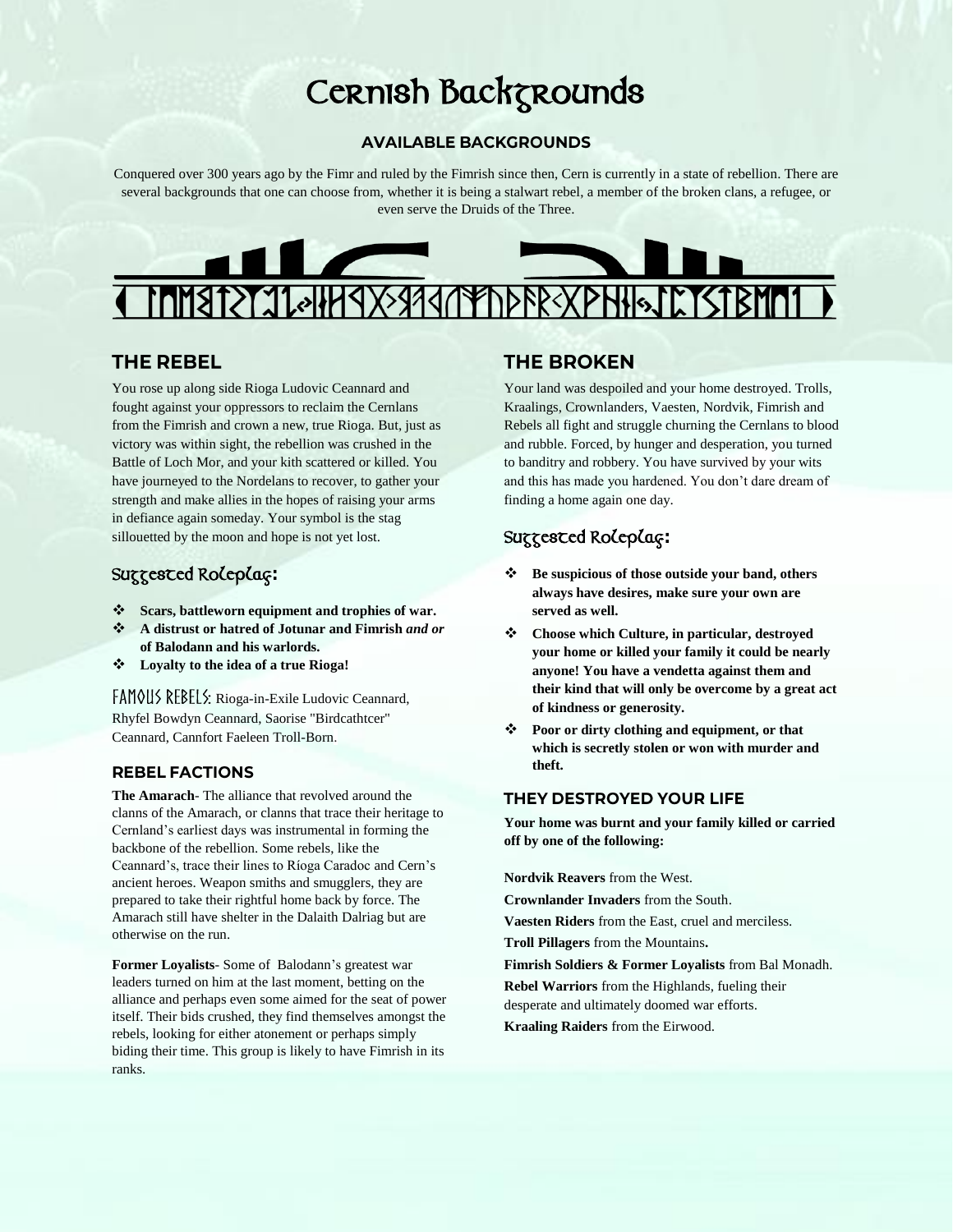# **THE REFUGEE**

You have fled the troubles and calamity in the Cernlans seeking a new home before it is too late. Others have fled as well, are they friends or will their presence bring the wolves of war following them? When you find your new home, will

you defend it to the death or do you wander in fear of settling down only to lose it all once more? Only time will tell.

# Suggested Roleplay**:**

❖ **A hold or home is a high priority to you. Once founded it will be a great source of pride, comfort and worry for you.**

❖ **Those that honor the old laws of hospitality are to be respected.** 

❖ **You ancestors are left behind, unfed and forgotten, in their barrows in the Cernlans. Do what you can to honor them here,** 

**far from their resting place.**

**PIPPREXPHHOLLYSTRMM** 

# **THE DRUIDS**

You are of Tuadlech, apolitical and untouched by the fires of war that seem to ravage everywhere beyond its green borders. The portents have been dire and whether a lesser Druid yourself or at the behest of one of their order you seek news and signs from far away lands as to what these omens mean. You may find yourself drawn to other Cern expatriates who need the guidance of the Druids now more than ever and the needs of the day to day will quickly outweigh dark words and dreams.

# Suggested Roleplay**:**

- ❖ **Seek out the signs of the coming Dammerung for you are to act as peacekeeper.**
- ❖ **Guide and foster the lost Cerns who have fled their homeland.**
- ❖ **Participate and help with the rituals of the Three and the honoring of the Ancestors.**
- ❖ **The Druids of the Three often train their charges to act as governing powers, healers, alchemists, and even administrators of justice; required to oversee trials and pass judgment.**